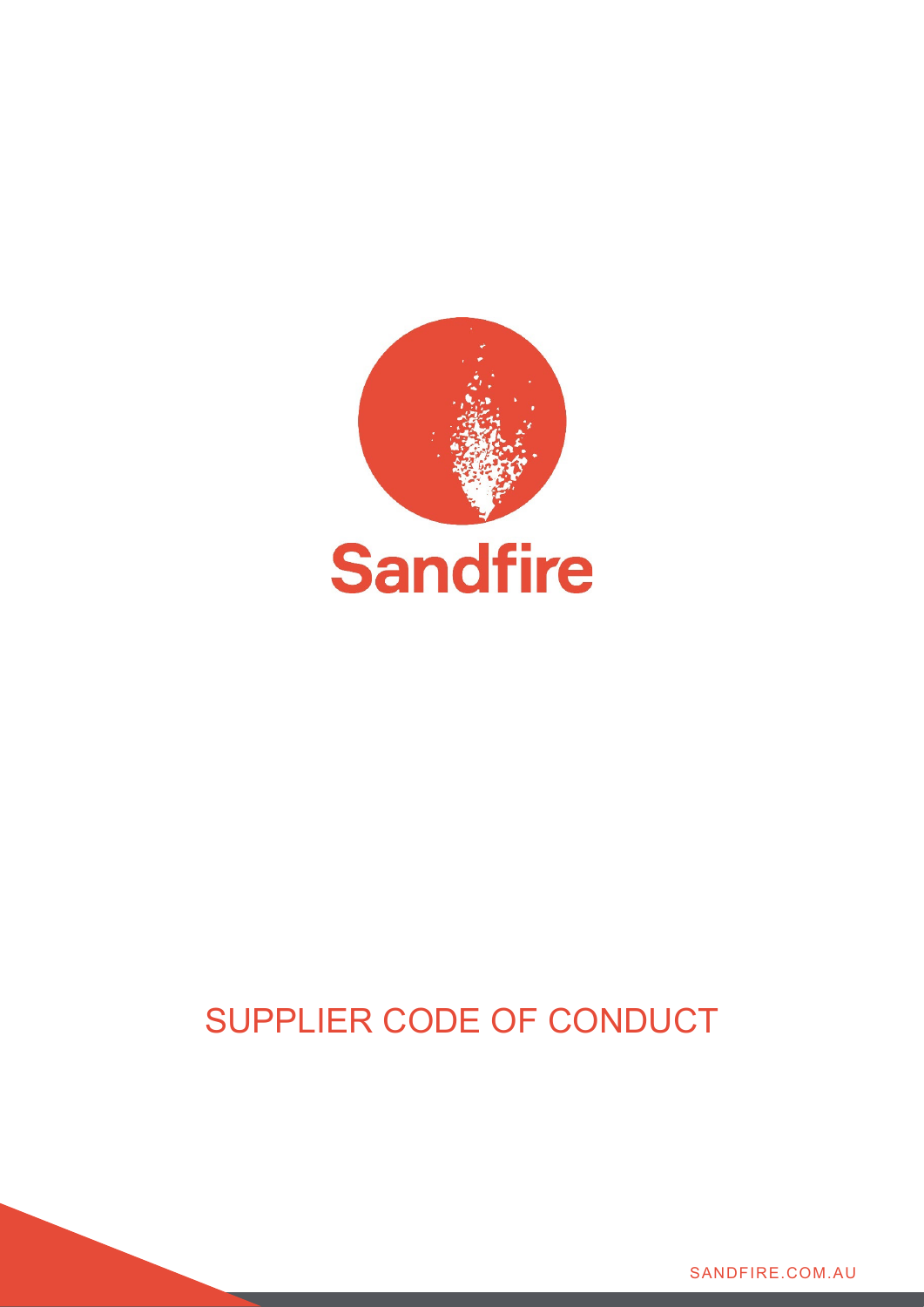# **1 Policy purpose and application**

Sandfire Resources Limited and its subsidiaries (**Sandfire**) is committed to fostering a culture of compliance, ethical behaviour and good corporate governance. We conduct our business responsibly, from exploration through to mine closure, so that our people are safe and well supported, local communities benefit from our presence, we demonstrate strong environmental stewardship and our supply chains are resilient and sustainable.

Our diverse network of suppliers is integral to the success of our business and we are committed to collaborating with suppliers who share our commitment to operating in a responsible, safe, resilient and sustainable manner.

This Supplier Code of Conduct (**Code**) sets out the behaviours and business practices we expect of our suppliers and complements the contractual arrangements we have with our suppliers. We expect that our suppliers communicate and, to the extent possible, apply the principles of the Code to their supply chains.

We may assess our suppliers compliance to this Code by requesting certain information including, but not limited to, questionnaires, self-assessments, site audits and other supporting documentation. We expect this information is provided in a timely manner, and that it provides a true and correct record of the suppliers' operations and related supply chains. We may cease or choose not work with suppliers who do not comply with the requirements of the Code.

## **2 Health and Safety**

Sandfire is committed to protecting the health and wellbeing of our people. Our most important measure of success is that every person who works with us remains safe and healthy at the end of each day.

We expect our suppliers to:

- comply with applicable health and safety laws, regulations and contract requirements;
- provide a safe working environment through proactive management and controls to minimise health and safety risks; and
- provide training to ensure people have the skills required to work safely.

## **3 Environment**

Sandfire is committed to the environmentally responsible management of our facilities and activities. We seek to minimise our impact to the environment and expect the same behaviour from our suppliers. We welcome innovative ideas to do things better.

We expect our suppliers to:

- comply with applicable environmental laws, regulations and contract requirements;
- seek ways to minimise any adverse environmental impact across their operations and supply chain, including in relation to biodiversity, waste, water and emissions;
- take a proactive approach to managing environmental risks; and
- promote a culture of environmental awareness and stewardship.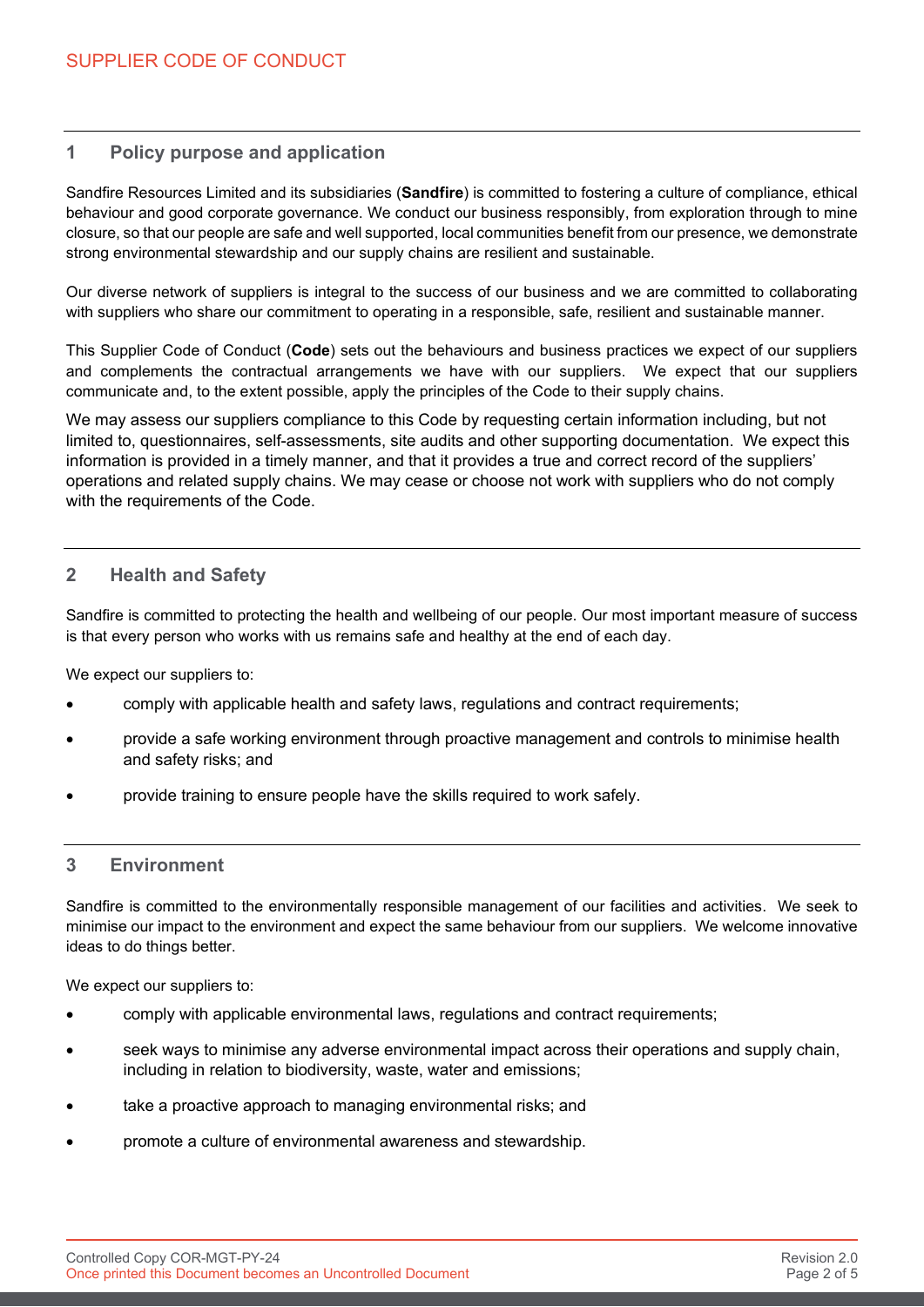# **4 Human Rights**

Sandfire is committed to upholding the fundamental human rights of our employees, the communities in which we operate, those within our supply chains and other stakeholders impacted by our business.

We expect our suppliers to:

- comply with applicable laws, regulations and contract requirements;
- promote a diverse, inclusive and safe workplace where people can undertake their duties free from discrimination and harassment;
- ensure fair remuneration and safe working conditions for all workers:
- respect freedom of association and collective bargaining; and
- prohibit the use forced and compulsory labour including human trafficking, slavery, servitude, forced labour, forced marriage, debt bondage, deceptive recruiting and child labour.

## **5 Community**

Sandfire is committed to delivering a lasting, positive contribution to the communities where we operate. We expect our suppliers to act responsibly in their local communities.

We value suppliers who:

- promote local job creation;
- promote local procurement;
- support the social and economic development of local communities:
- undertake appropriate community engagement and community investment programs; and
- respect cultural heritage sites, customs and traditions to ensure cultural heritage protection.

## **6 Transparency, Integrity and Accountability**

Sandfire is committed to fostering a culture of compliance and responsible business practices. We value respect and integrity and take a zero tolerance approach towards corruption or bribery in any form.

We expect our suppliers to:

- comply with applicable laws, regulations and contract requirements;
- perform all business dealings honestly, transparently and fairly;
- ensure zero tolerance and not engage in business practices involving bribery, corruption or facilitation payments;
- disclose any real or perceived conflict of interest and obtain Sandfire's consent before proceeding;
- not offer or accept any gift/entertainment with the intent of, or perception of, obtaining improper advantage or influence for the supplier, Sandfire or its employees, or any third party;
- not source goods or services on behalf of Sandfire from any country, entity or persons subject to international trade sanctions;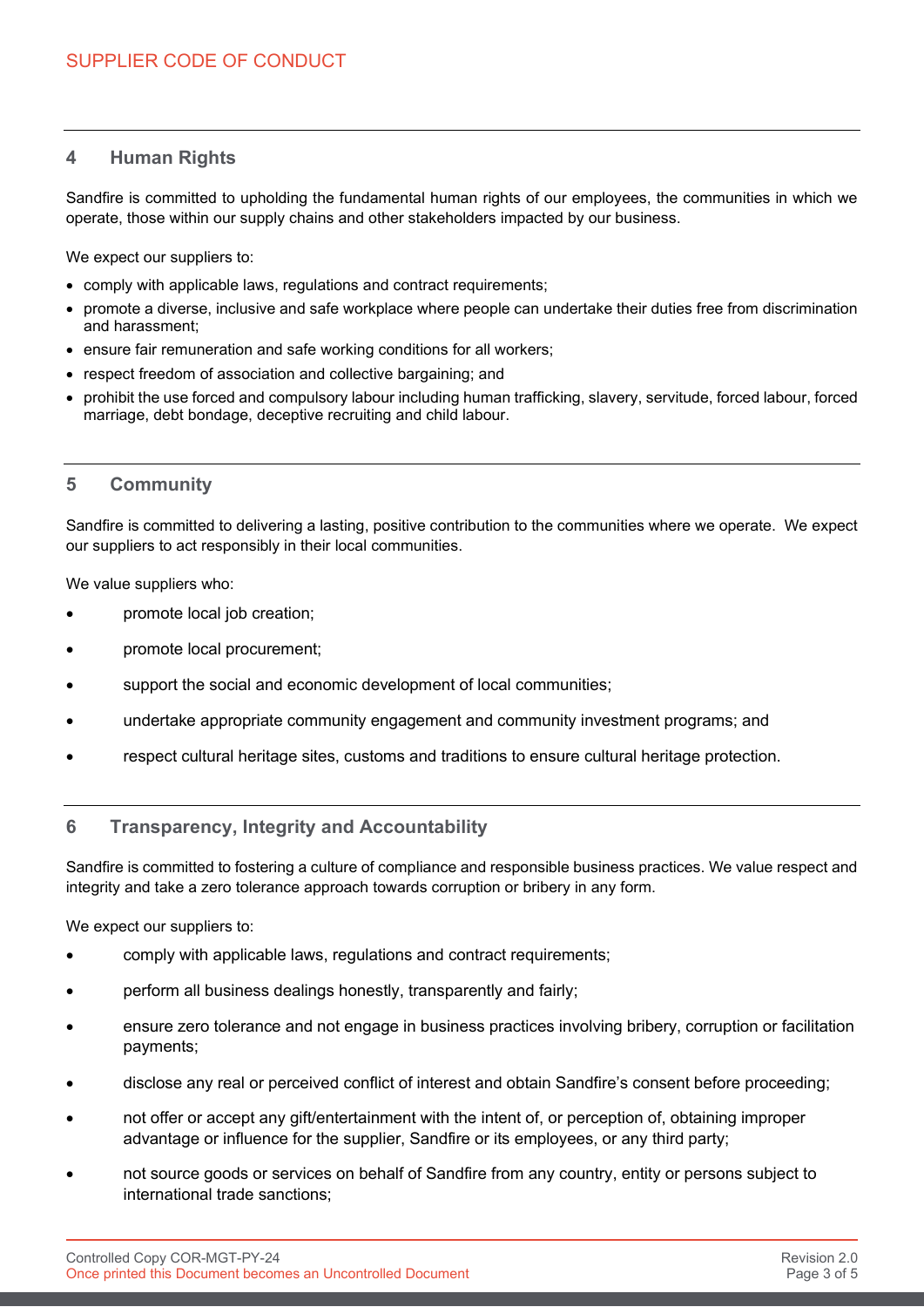# SUPPLIER CODE OF CONDUCT

- ensure supplied goods and services are free of tin, tungsten, tantalum and gold originating from conflict mineral sources and regions;
- proactively report any concerns to Sandfire in a timely manner;
- conduct their business in line with fair competition; and
- make payments to their suppliers within a reasonable time frame.

# **7 Privacy, Data Protection and Confidentiality**

Sandfire is committed to respecting privacy and the protection of data by ensuring data and information is handled appropriately and lawfully.

We expect our suppliers to:

- comply with applicable laws, regulations and contract requirements;
- treat Sandfire data as confidential and use only for purposes of the contract;
- apply adequate data privacy and security to protect Sandfire data from unauthorised access, use and disclosure;
- notify Sandfire immediately if the supplier becomes aware of a data breach; and
- obtain written approval from Sandfire's Communications Department prior to the publication of any communication regarding Sandfire. This includes the use of Sandfire's name and/or logo in marketing activities, press releases, social media posts or media interviews.

# **8 Reporting and Notification**

Sandfire encourages suppliers to report concerns or deviations relating to the Code including any illegal, unethical or improper conduct. Suppliers can raise matters or conduct of concern with their Sandfire Contract Representative or Contract Manager.

If a supplier is unable to raise the matters or conduct of concern with the Sandfire representative, our Whistleblower Protection Officer or STOPline can be contacted. This is an independent and confidential 24/7 service operated on behalf of Sandfire.

Sandfire may operate local whistleblower lines to facilitate reporting. Contact details for these can be found on the Sandfire local websites.

## **Whistleblower Protection Officer**

**Phone:** +61 (08) 6430 3853 **Email:** whistleblower@sandfire.com.au

## **STOPline**

**Phone**: 1300 30 45 50 (within Australia) +61 3 9811 3275 (outside Australia) **Email**: [sandfire@stopline.com.au](mailto:sandfire@stopline.com.au) **Post**: C/O The STOPline P.O. Box 403 Diamond Creek, VIC Australia 3089 **Website**:<http://sandfire.stoplinereport.com/> Refer to our Whistleblower Protection Policy for details